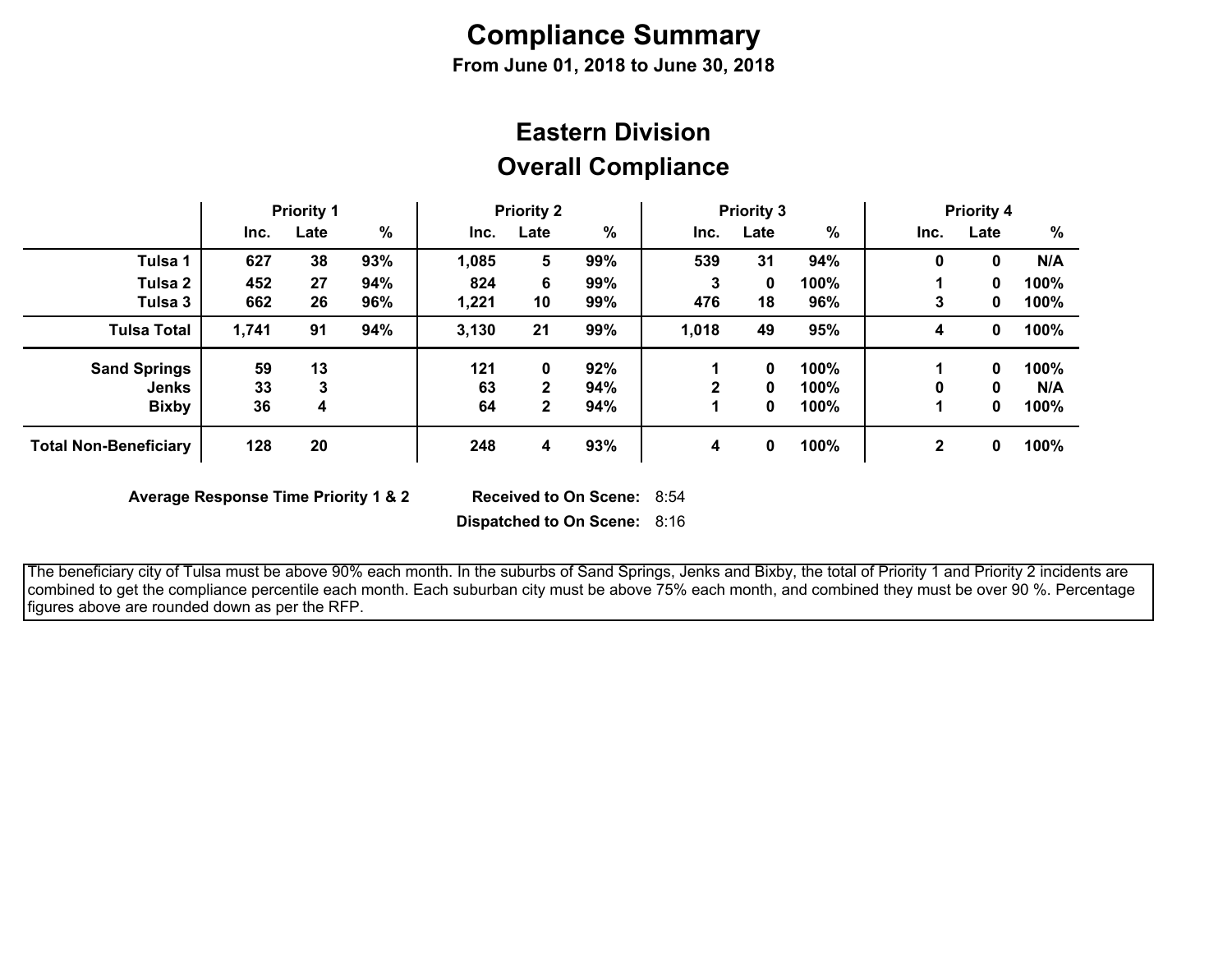# **Compliance Summary**

**From June 01, 2018 to June 30, 2018**

### **Overall Compliance Western Division**

|                               | <b>Priority 1</b> |              | <b>Priority 2</b> |       |      | <b>Priority 3</b> |      |              |     | <b>Priority 4</b> |             |      |
|-------------------------------|-------------------|--------------|-------------------|-------|------|-------------------|------|--------------|-----|-------------------|-------------|------|
|                               |                   | Inc. Late    | $\frac{9}{6}$     | Inc.  | Late | $\%$              | Inc. | Late         | %   | Inc.              | Late        | %    |
| <b>Oklahoma City 1</b>        | 981               | 51           | 94%               | 1,610 | 14   | 99%               | 485  | 13           | 97% | 10                | $\mathbf 0$ | 100% |
| <b>Oklahoma City 2</b>        | 968               | 109          | 88%               | 1,477 | 27   | 98%               | 239  | 12           | 94% | $\mathbf{2}$      | $\mathbf 0$ | 100% |
| <b>Edmond</b>                 | 160               | 17           | 89%               | 254   | 14   | 94%               | 60   | 4            | 93% | 0                 | 0           | N/A  |
| <b>Total OKC &amp; Edmond</b> | 2,109             | 177          | 91%               | 3,341 | 55   | 98%               | 784  | 29           | 96% | 12                | 0           | 100% |
| <b>Mustang</b>                | 30                | 7            |                   | 40    | 0    | 90%               | 19   | 5            | 73% | 0                 | 0           | N/A  |
| <b>The Village</b>            | 18                | $\mathbf{2}$ |                   | 39    | 0    | 96%               | 0    | 0            | N/A | 0                 | 0           | N/A  |
| <b>Nichols Hills</b>          | $2^{\circ}$       | $\mathbf 0$  |                   | 3     | 0    | 100%              | 0    | $\mathbf{0}$ | N/A | 0                 | $\mathbf 0$ | N/A  |
| <b>Total Non-Beneficiary</b>  | 50                | 9            |                   | 82    | 0    | 93%               | 19   | 5            | 73% | 0                 | $\mathbf 0$ | N/A  |
| <b>Piedmont</b>               | 10                |              |                   | 4     |      |                   | 0    |              |     | $\pmb{0}$         |             |      |

**Average Response Time Priority 1 & 2** 

**Dispatched to On Scene:** 9:07 Received to On Scene: 9:39

 The beneficiary city of Oklahoma City must be above 90% each month. In the suburbs of Warr Acres, Bethany, Mustang, The Village, and Nichols Hills, the total of Priority 1 and Priority 2 incidents are combined to get the compliance percentile each month. Each suburban city must be above 75% each month, and combined they must be over 90 %. Percentage figures above are rounded down as per the RFP.